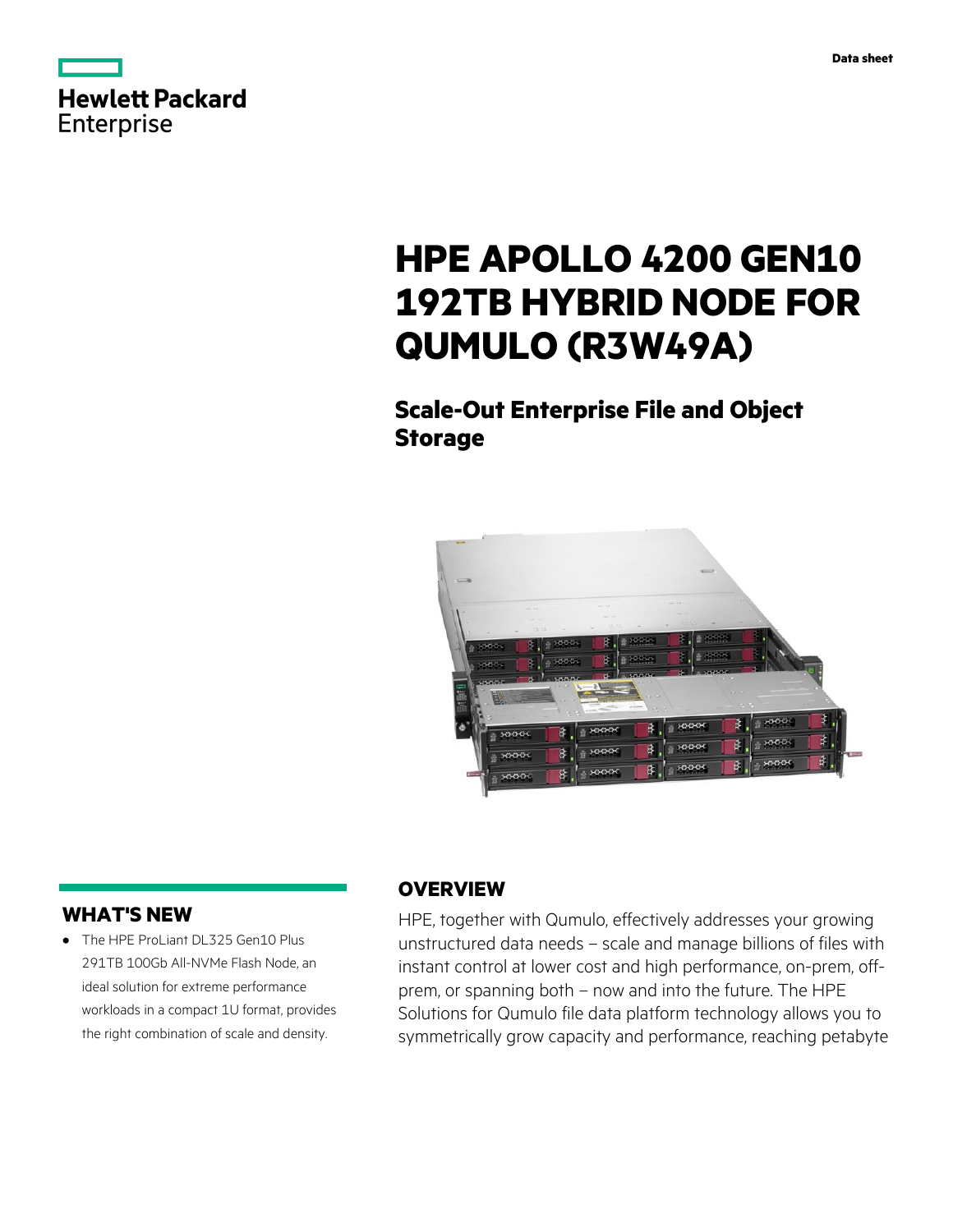**·** The HPE all-NVMe solution is special-built for Qumulo using a ProLiant DL325 Gen10 Plus with 9x 15.36TB drives (R8F01A) and two disk packs of 5x 15.36TB (2x R8F02A) for a total of 19 NVMe drives.

scale, on purpose-built HPE Apollo Gen10 and HPE ProLiant Gen10 Plus platforms. With Qumulo and HPE's carefully selected configurations optimized for price, performance, and capacity requirements, you can create, transform, and deliver your unstructured file data at massive scale and unmatched performance and ease.

### **FEATURES**

#### **High-performance, Enterprise-proven Scale-out File Data Platform**

Scale to billions of files with Qumulo's file data platform that handles small files as efficiently as large ones. There is no practical limit to scale, whether capacity, performance, file or node count. User files can occupy 100% of provisioned capacity without performance or management issues.

Sophisticated data protection including highly efficient erasure coding, replication, snapshots, and software encryption, enable the fastest re-protect times & nbsp; in the industry. The auditing capability is simple to configure. The encryption is always on and securely protects data at all times.

Cross Protocol Permissions (XPP) seamlessly manages SMB and POSIX permissions, preserving ACL inheritance for worry-free collaboration across protocols and client operating systems. XPP is fully automatic and requires no configuration.

#### **Your Data Where you Want it, Scaling On-premises and in Hybrid Cloud Environments**

Store your data anywhere and get multiple GB/s of performance for your workloads both on- and off- premises. You get scalable performance regardless of the number of files or file sizes.

Leverage continuous replication to make cloud a part of your business continuity strategy. Cloud continuity replication policies move the data where it's needed providing operating across storage clusters, whether on-premises or in the cloud. Qumulo automatically keeps data consistent.

Use the cloud when you need it. Access compute capability not available in your data center. With Qumulo SHIFT for Amazon S3 you can copy your data to native S3 to leverage applications, as well as AI and ML capabilities, hosted in the cloud. Amazon S3 enables easy collaboration around the world

Freely move data between on-premises and native cloud in AWS and Google Cloud without file conversion or rewriting apps because the same Qumulo platform runs natively in both. Simple subscription pricing covers all features, updates, performance enhancements and the licenses are transferable.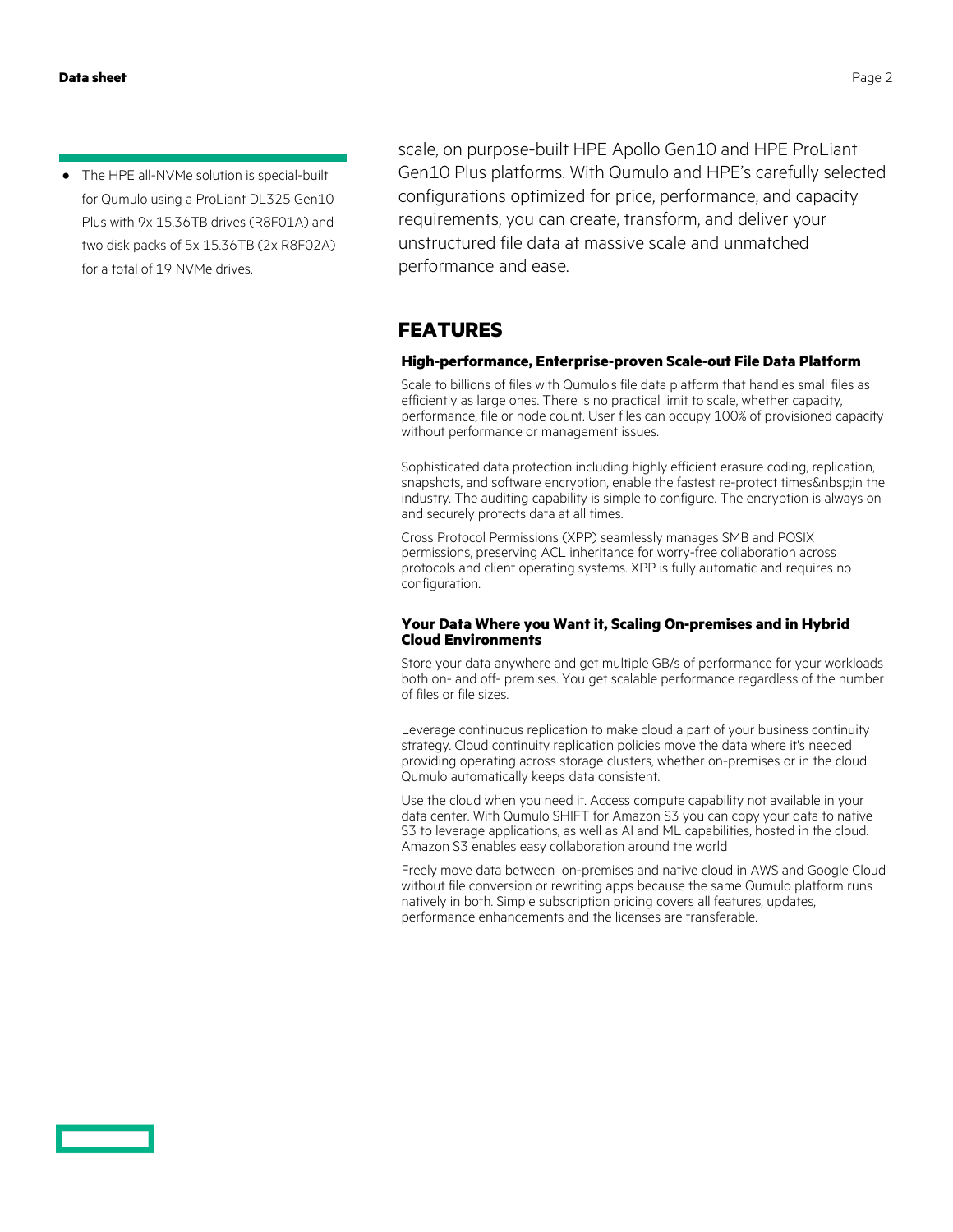#### **Eliminate Data Blindness with Real-time Visibility and Control of Your Storage Infrastructure**

Real-time analytics help save time and money while increasing performance, allowing admins to pinpoint problems and effectively control how storage is used while providing visibility into storage capacity usage patterns by IP address or directory path.

Instantly see usage, activity, and throughput at any level of the unified directory structure, no matter how large or how active the system is, whether Qumulo is running on-premises or in the cloud. Easily identify problem areas, hot spots and optimize workload distribution across the file system.

Leverage real-time information via analytics to set quotas in real-time. Directorybased capacity quotas give administrators instant control over storage allocation. Capacity quotas can be applied to any directory, even nested ones. Moving a directory with a quota is easy.

Automate everything, eliminating redundant tasks! The RESTful API enables you to programmatically configure infrastructure, eliminate administrative tasks and automate IT management.

#### **Ultra-dense and Secure Storage Server**

HPE Solutions for Qumulo are built using HPE Apollo and HPE ProLiant servers. These build on years of proven leadership with an architecture optimized for Software-Defined Storage. Its unique design allows customers to save valuable data center space through a standard rack depth chassis.

HPE ProLiant DL325 Gen10 Plus servers are all-NVMe nodes, built on the 2nd generation AMD EPYC 7402 series processor family with 24 cores, and HPE Smart Memory up to 3200 MT/s DDR4 memory.

HPE Apollo 4200 servers are an SSD-first hybrid architecture that optimizes cost and performance. You can simultaneously get the speed benefits of SSD and the economic advantages of HDD.

HPE's Active Health System is an industry-first technology providing continuous, proactive health monitoring of over 1,600 system parameters and 100% of configuration changes. Cloud-based monitoring proactively detects potential problems including historical trend data about system usage.

HPE iLO5 Silicon Root of Trust and the built-in 256-bit AES encryption protects your systems and data from threats and malicious activities. No separate licenses or anything to manage. And switched ON by default.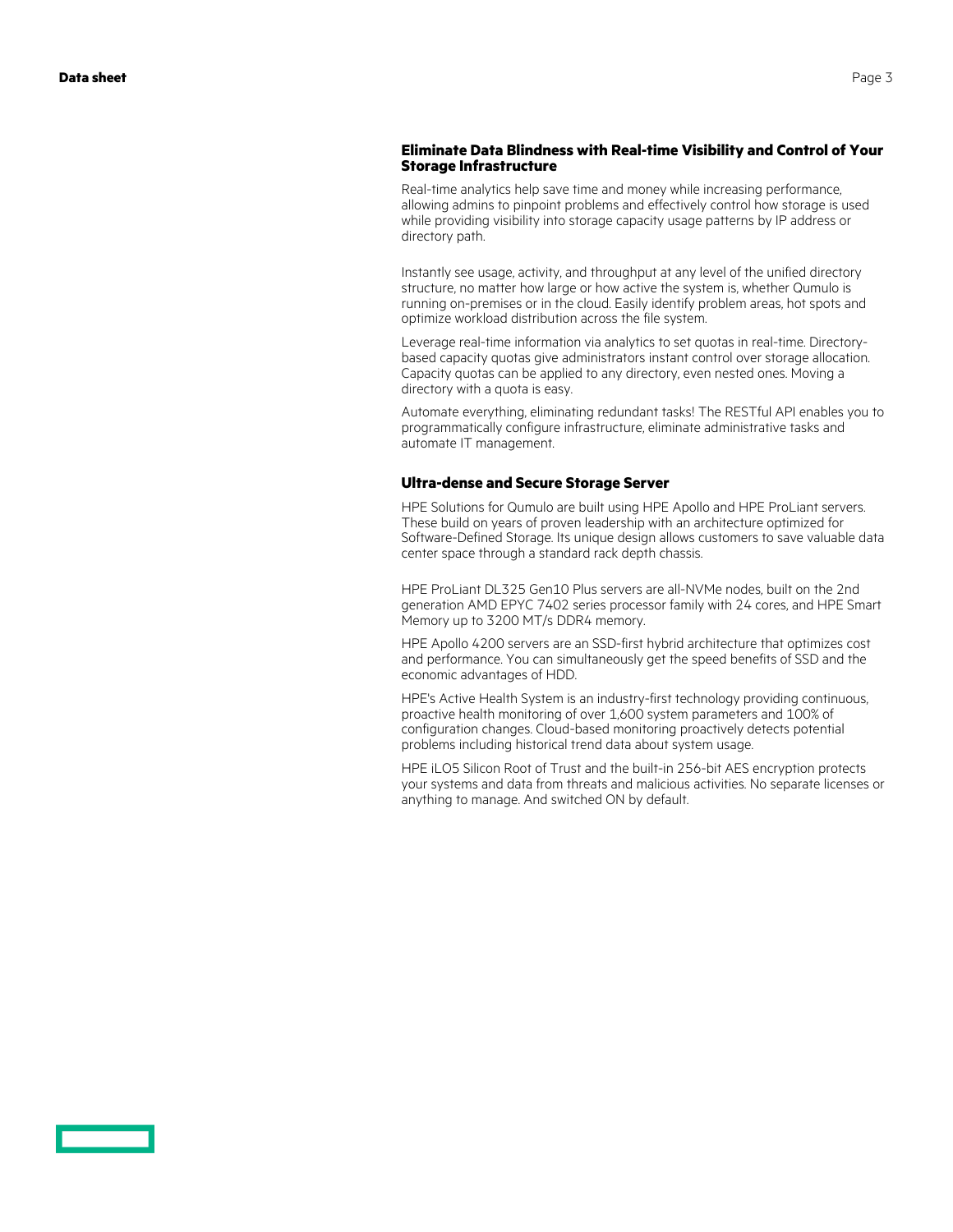<u>and the second part of the second part of the second part of the second part of the second part of the second part of the second part of the second part of the second part of the second part of the second part of the seco</u>

## **Technical specifications HPE Apollo 4200 Gen10 192TB Hybrid Node for Qumulo**

| <b>Product Number</b>               | <b>R3W49A</b>                                                                                                                                                                                                                                                                      |
|-------------------------------------|------------------------------------------------------------------------------------------------------------------------------------------------------------------------------------------------------------------------------------------------------------------------------------|
| <b>Capacity</b>                     | 192 TB raw capacity                                                                                                                                                                                                                                                                |
| <b>Host interface</b>               | 100GbE QSFP28                                                                                                                                                                                                                                                                      |
| <b>Protocol supported</b>           | NFS, SMB, FTP and REST                                                                                                                                                                                                                                                             |
| <b>Replication support</b>          | Continuous asynchronous replication across Qumulo storage clusters.                                                                                                                                                                                                                |
| <b>Storage expansion options</b>    | Storage is expanded by adding Qumulo nodes to the cluster.                                                                                                                                                                                                                         |
| <b>Compatible operating systems</b> | Windows®, UNIX®, Linux®                                                                                                                                                                                                                                                            |
| <b>Management features</b>          | At-a-glance visibility to storage capacity usage patterns by IP address or by directory path. Up-to-the-minute<br>analytics pinpoint problems and effectively control how storage is used. Directory-based capacity quotas.<br>HPE Integrated Lights Out and Active Health System. |
| <b>Clustering support</b>           | Minimum of four nodes required for a Qumulo cluster.                                                                                                                                                                                                                               |
| <b>HD</b> type                      | 5.76 TB of logical flash capacity<br>24 x 8 TB 6G SATA 7.2K LFF 512e HDDs                                                                                                                                                                                                          |
| <b>Snapshot support</b>             | Yes                                                                                                                                                                                                                                                                                |
| Form factor (fully configured)      | 2U rack mount                                                                                                                                                                                                                                                                      |
| Warranty                            | 3-Year Parts, 3-Year Labor, 3-Year Onsite support with next business day response.                                                                                                                                                                                                 |